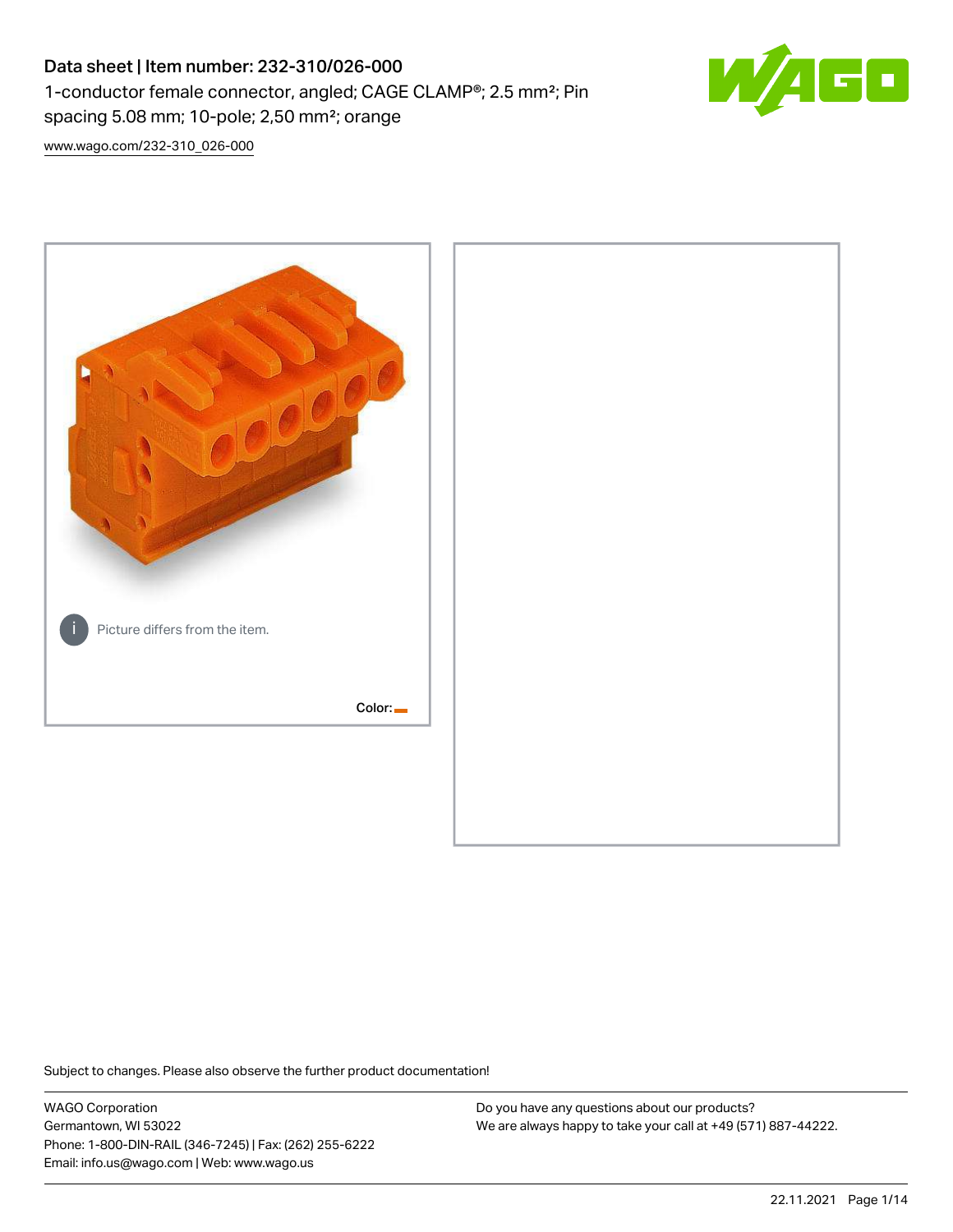

Dimensions in mm

Total length = (pole no. x pin spacing) + 1.5 mm + 0.9 mm

2- to 3-pole female connectors – one latch only

#### Item description

- **Universal connection for all conductor types**
- Easy cable pre-assembly and on-unit wiring via vertical and horizontal CAGE CLAMP<sup>®</sup> actuation  $\blacksquare$
- $\blacksquare$ Integrated test ports
- $\blacksquare$ With coding fingers

Subject to changes. Please also observe the further product documentation! Data

WAGO Corporation Germantown, WI 53022 Phone: 1-800-DIN-RAIL (346-7245) | Fax: (262) 255-6222 Email: info.us@wago.com | Web: www.wago.us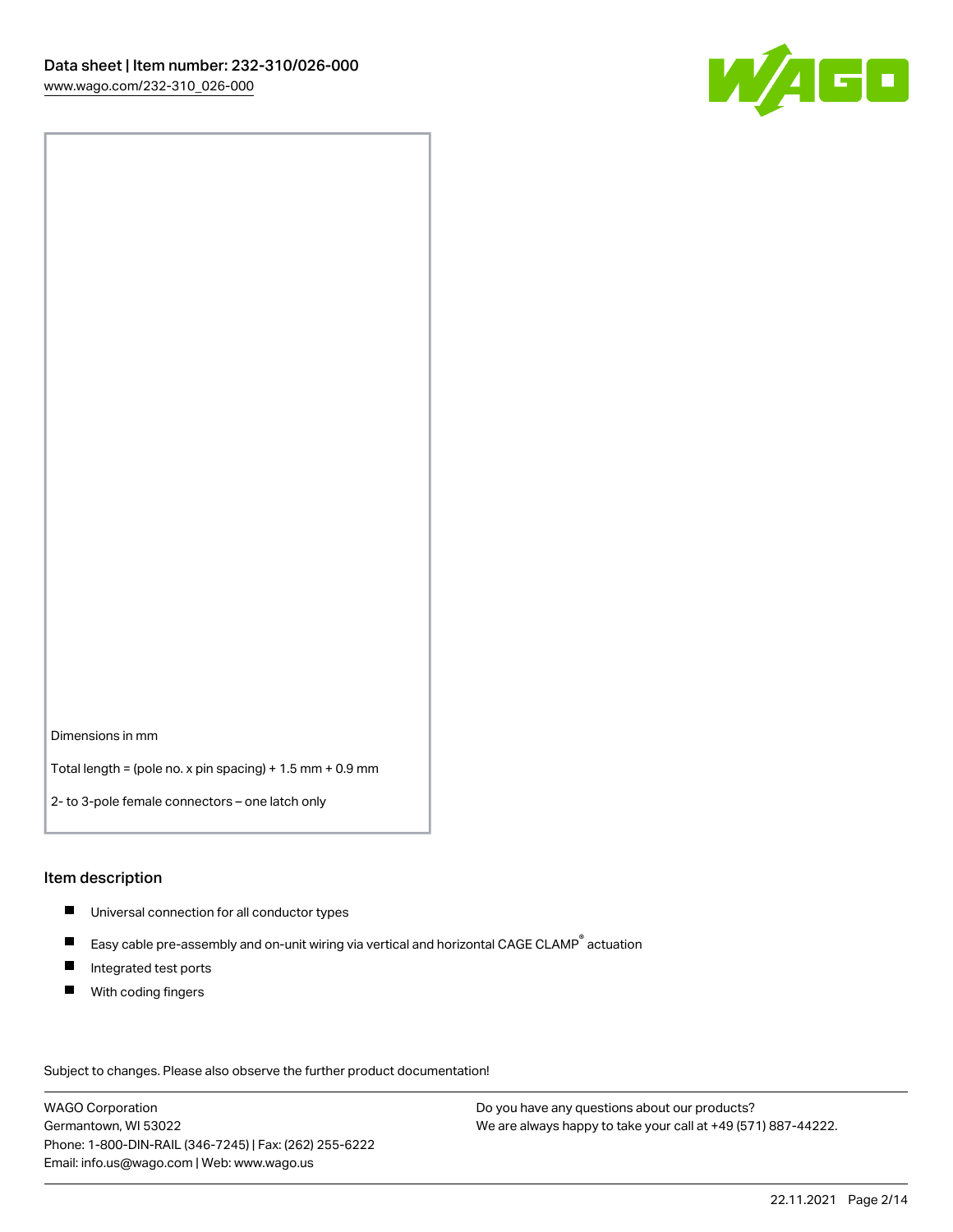

### Data Notes

| Safety information 1 | The MCS-MULTI CONNECTION SYSTEM includes connectors<br>without breaking capacity in accordance with DIN EN 61984. When<br>used as intended, these connectors must not be connected<br>/disconnected when live or under load. The circuit design should<br>ensure header pins, which can be touched, are not live when<br>unmated. |
|----------------------|-----------------------------------------------------------------------------------------------------------------------------------------------------------------------------------------------------------------------------------------------------------------------------------------------------------------------------------|
| Variants:            | Gold-plated or partially gold-plated contact surfaces<br>Other versions (or variants) can be requested from WAGO Sales or<br>configured at https://configurator.wago.com/                                                                                                                                                         |

#### Electrical data

### IEC Approvals

| Ratings per                 | IEC/EN 60664-1                                                        |
|-----------------------------|-----------------------------------------------------------------------|
| Rated voltage (III / 3)     | 320 V                                                                 |
| Rated surge voltage (III/3) | 4 <sub>k</sub> V                                                      |
| Rated voltage (III/2)       | 320 V                                                                 |
| Rated surge voltage (III/2) | 4 <sub>k</sub> V                                                      |
| Nominal voltage (II/2)      | 630 V                                                                 |
| Rated surge voltage (II/2)  | 4 <sub>k</sub> V                                                      |
| Rated current               | 14A                                                                   |
| Legend (ratings)            | $(III / 2)$ $\triangle$ Overvoltage category III / Pollution degree 2 |

### UL Approvals

| Approvals per                  | UL 1059 |
|--------------------------------|---------|
| Rated voltage UL (Use Group B) | 300 V   |
| Rated current UL (Use Group B) | 15 A    |
| Rated voltage UL (Use Group D) | 300 V   |
| Rated current UL (Use Group D) | 10 A    |

## Ratings per UL

| Rated voltage UL 1977 | 300 V |
|-----------------------|-------|
| Rated current UL 1977 |       |

#### CSA Approvals

Approvals per CSA

Subject to changes. Please also observe the further product documentation!

| <b>WAGO Corporation</b>                                | Do you have any questions about our products?                 |
|--------------------------------------------------------|---------------------------------------------------------------|
| Germantown, WI 53022                                   | We are always happy to take your call at +49 (571) 887-44222. |
| Phone: 1-800-DIN-RAIL (346-7245)   Fax: (262) 255-6222 |                                                               |
| Email: info.us@wago.com   Web: www.wago.us             |                                                               |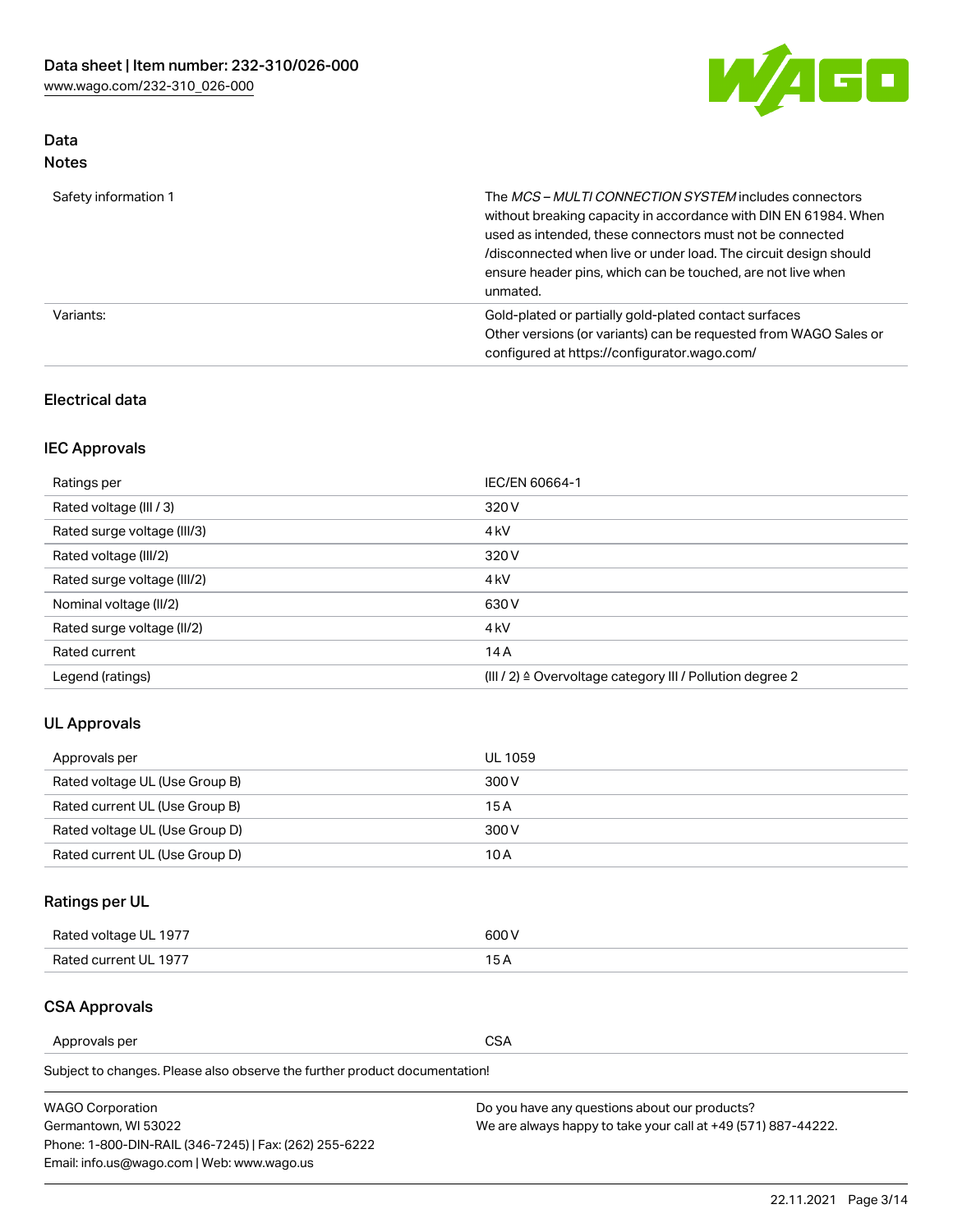[www.wago.com/232-310\\_026-000](http://www.wago.com/232-310_026-000)



| Rated voltage CSA (Use Group B) | 300 V |
|---------------------------------|-------|
| Rated current CSA (Use Group B) | 15 A  |
| Rated voltage CSA (Use Group D) | 300 V |
| Rated current CSA (Use Group D) | 10 A  |

#### Connection data

| Total number of connection points | 10 |
|-----------------------------------|----|
| Total number of potentials        | 10 |
| Number of connection types        |    |
| Number of levels                  |    |

#### Connection 1

| Connection technology                             | CAGE CLAMP®                            |
|---------------------------------------------------|----------------------------------------|
| Actuation type                                    | Operating tool                         |
| Solid conductor                                   | $0.082.5$ mm <sup>2</sup> / 28  12 AWG |
| Fine-stranded conductor                           | $0.082.5$ mm <sup>2</sup> / 28  12 AWG |
| Fine-stranded conductor; with insulated ferrule   | $0.251.5$ mm <sup>2</sup>              |
| Fine-stranded conductor; with uninsulated ferrule | $0.252.5$ mm <sup>2</sup>              |
| Strip length                                      | $89$ mm $/ 0.310.35$ inch              |
| Number of poles                                   | 10                                     |
| Conductor entry direction to mating direction     | 270°                                   |

### Physical data

| Pin spacing | 5.08 mm / 0.2 inch    |
|-------------|-----------------------|
| Width       | 53.2 mm / 2.094 inch  |
| Height      | 23.9 mm / 0.941 inch  |
| Depth       | 22.75 mm / 0.896 inch |

#### Mechanical data

| --<br>Design | angled<br>. . |
|--------------|---------------|
|              |               |

### Plug-in connection

| Contact type (pluggable connector) | Female connector/socket |
|------------------------------------|-------------------------|
| Connector (connection type)        | for conductor           |
| Mismating protection               | No.                     |
| Locking of plug-in connection      | Without                 |

Subject to changes. Please also observe the further product documentation!

| <b>WAGO Corporation</b>                                | Do you have any questions about our products?                 |
|--------------------------------------------------------|---------------------------------------------------------------|
| Germantown, WI 53022                                   | We are always happy to take your call at +49 (571) 887-44222. |
| Phone: 1-800-DIN-RAIL (346-7245)   Fax: (262) 255-6222 |                                                               |
| Email: info.us@wago.com   Web: www.wago.us             |                                                               |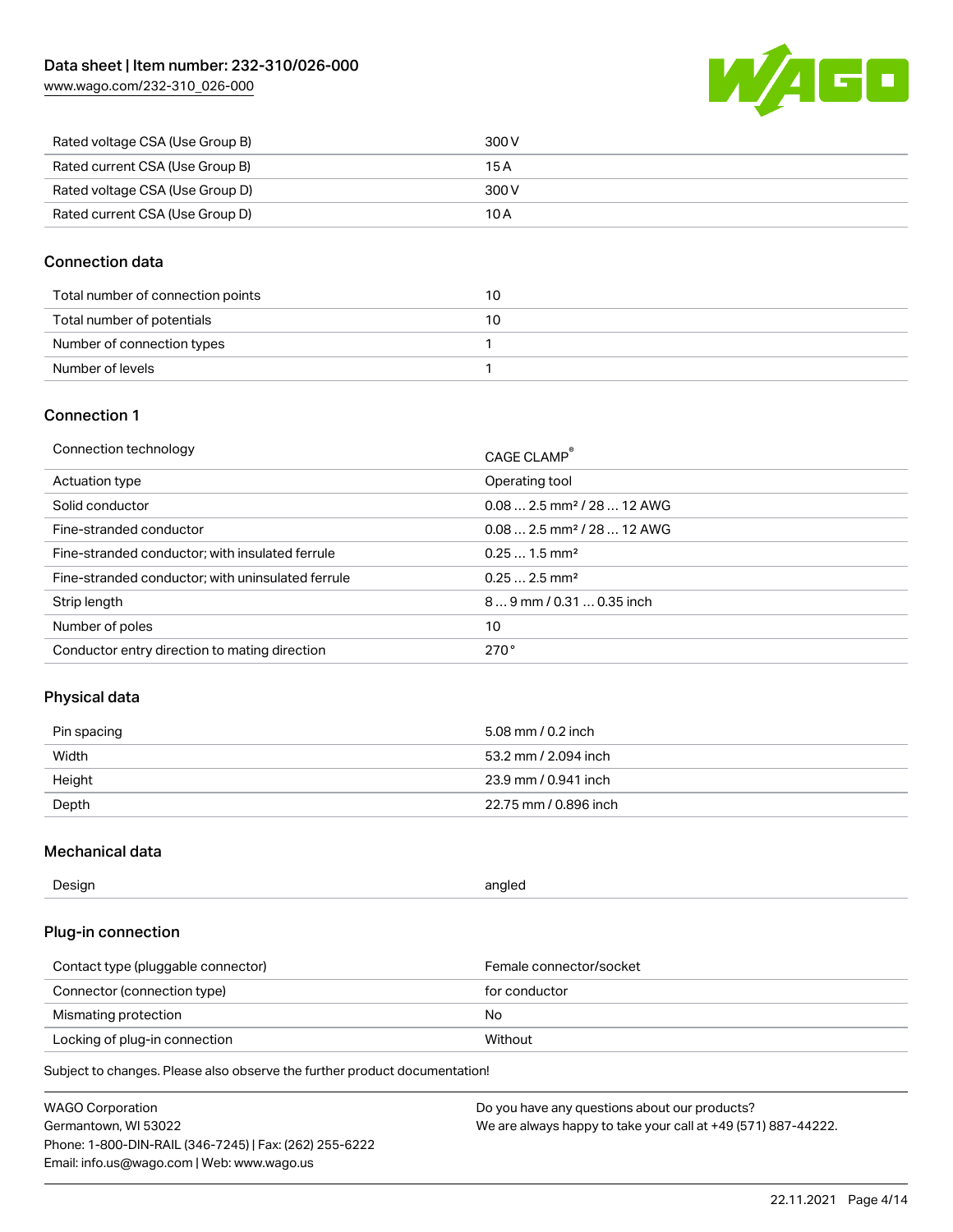

#### Material data

| Color                       | orange                            |
|-----------------------------|-----------------------------------|
| Material group              |                                   |
| Insulation material         | Polyamide (PA66)                  |
| Flammability class per UL94 | V <sub>0</sub>                    |
| Clamping spring material    | Chrome nickel spring steel (CrNi) |
| Contact material            | Copper alloy                      |
| Contact plating             | tin-plated                        |
| Fire load                   | 0.303 MJ                          |
| Weight                      | 18.7 g                            |

#### Environmental requirements

| Limit temperature range<br>. | … +85 °C.<br>-60 … |
|------------------------------|--------------------|
|------------------------------|--------------------|

#### Commercial data

| Product Group         | 3 (Multi Conn. System) |
|-----------------------|------------------------|
| PU (SPU)              | 50 Stück               |
| Packaging type        | box                    |
| Country of origin     | PL                     |
| <b>GTIN</b>           | 4044918385640          |
| Customs tariff number | 8536694040             |

### Approvals / Certificates

#### Country specific Approvals

| Logo                | Approval                                     | <b>Additional Approval Text</b> | Certificate<br>name |
|---------------------|----------------------------------------------|---------------------------------|---------------------|
|                     | CВ<br>DEKRA Certification B.V.               | IEC 61984                       | NL-39756            |
| EMA<br><b>INEUR</b> | <b>KEMA/KEUR</b><br>DEKRA Certification B.V. | EN 61984                        | 2190761.01          |

#### Ship Approvals

|      |                             |                          | Certificate |
|------|-----------------------------|--------------------------|-------------|
| Logo | Approval                    | Additional Approval Text | name        |
|      | <b>ABS</b>                  | $\overline{\phantom{0}}$ | 19-         |
|      | American Bureau of Shipping |                          | HG15869876- |

Subject to changes. Please also observe the further product documentation!

| <b>WAGO Corporation</b>                                | Dc |
|--------------------------------------------------------|----|
| Germantown, WI 53022                                   | w  |
| Phone: 1-800-DIN-RAIL (346-7245)   Fax: (262) 255-6222 |    |
| Email: info.us@wago.com   Web: www.wago.us             |    |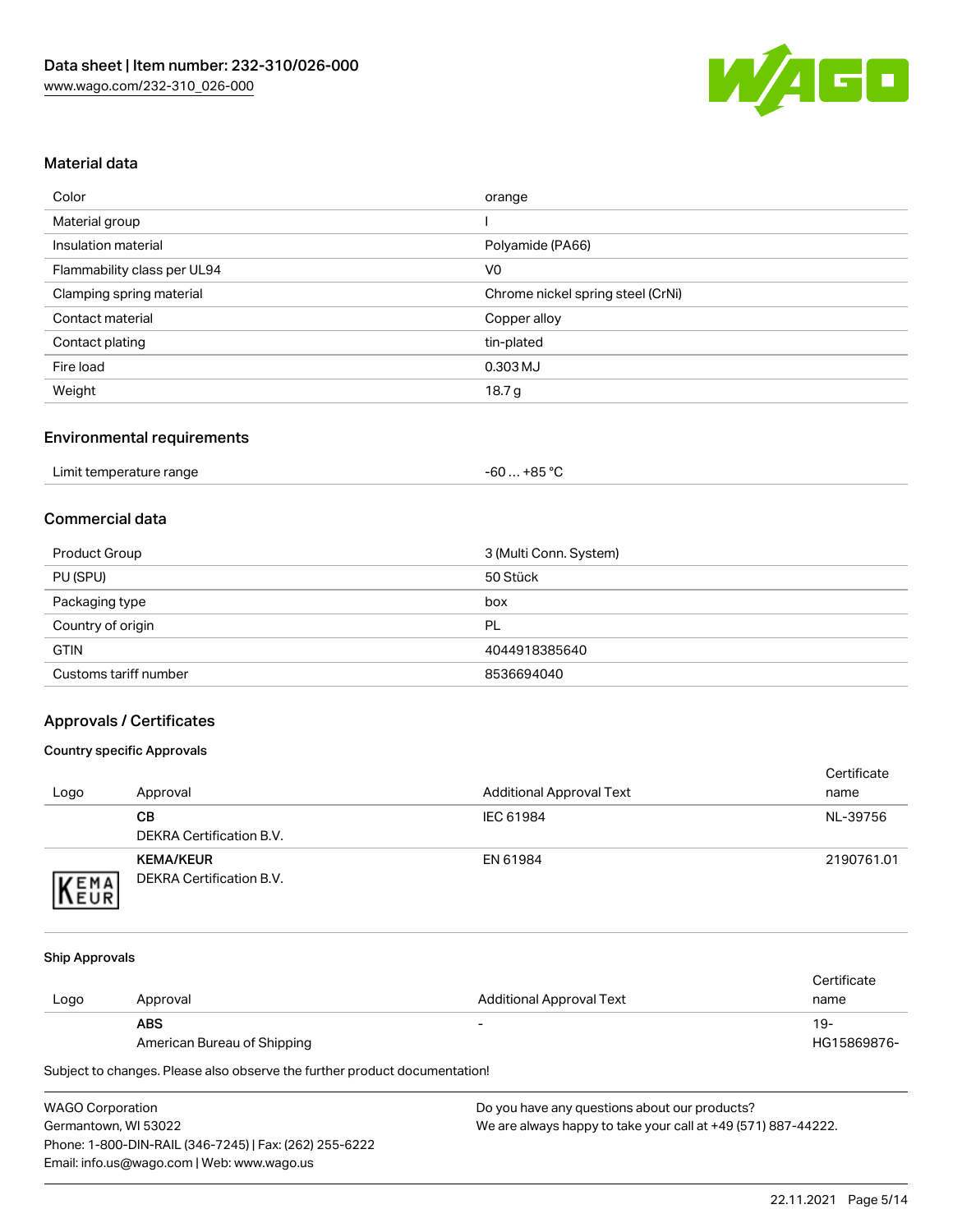



PDA

| 븮                   |                                        |                                 |             |
|---------------------|----------------------------------------|---------------------------------|-------------|
|                     | <b>DNV GL</b>                          | -                               | TAE000016Z  |
|                     | Det Norske Veritas, Germanischer Lloyd |                                 |             |
| <b>UL-Approvals</b> |                                        |                                 |             |
|                     |                                        |                                 | Certificate |
| Logo                | Approval                               | <b>Additional Approval Text</b> | name        |
|                     | UL                                     | <b>UL 1977</b>                  | E45171      |
|                     | UL International Germany GmbH          |                                 |             |
|                     | <b>UR</b>                              | <b>UL 1059</b>                  | E45172      |
|                     | Underwriters Laboratories Inc.         |                                 |             |

## Counterpart

| <b>STATISTICS</b> | Item no.231-640<br>Male connector; 10-pole; Pin spacing 5.08 mm; orange                                              | www.wago.com/231-640         |
|-------------------|----------------------------------------------------------------------------------------------------------------------|------------------------------|
| <b>SERVE</b>      | Item no.231-540/001-000<br>Male header; 10-pole; THT; 1.0 x 1.0 mm solder pin; angled; pin spacing 5.08 mm; orange   | www.wago.com/231-540/001-000 |
|                   | Item no.231-340/001-000<br>Male header; 10-pole; THT; 1.0 x 1.0 mm solder pin; straight; pin spacing 5.08 mm; orange | www.wago.com/231-340/001-000 |

### Optional accessories

#### Marking accessories

| Marking strip |                                                                                                                                                                                                 |                                  |
|---------------|-------------------------------------------------------------------------------------------------------------------------------------------------------------------------------------------------|----------------------------------|
|               | Item no.: 210-331/508-103<br>Marking strips; as a DIN A4 sheet; MARKED; 1-12 (200x); Height of marker strip: 2.3 mm/0.091 in; Strip<br>length 182 mm; Horizontal marking; Self-adhesive; white  | www.wago.com/210-331<br>/508-103 |
|               | Item no.: 210-331/508-104<br>Marking strips; as a DIN A4 sheet; MARKED; 13-24 (200x); Height of marker strip: 2.3 mm/0.091 in; Strip<br>length 182 mm; Horizontal marking; Self-adhesive; white | www.wago.com/210-331<br>/508-104 |

Subject to changes. Please also observe the further product documentation!

WAGO Corporation Germantown, WI 53022 Phone: 1-800-DIN-RAIL (346-7245) | Fax: (262) 255-6222 Email: info.us@wago.com | Web: www.wago.us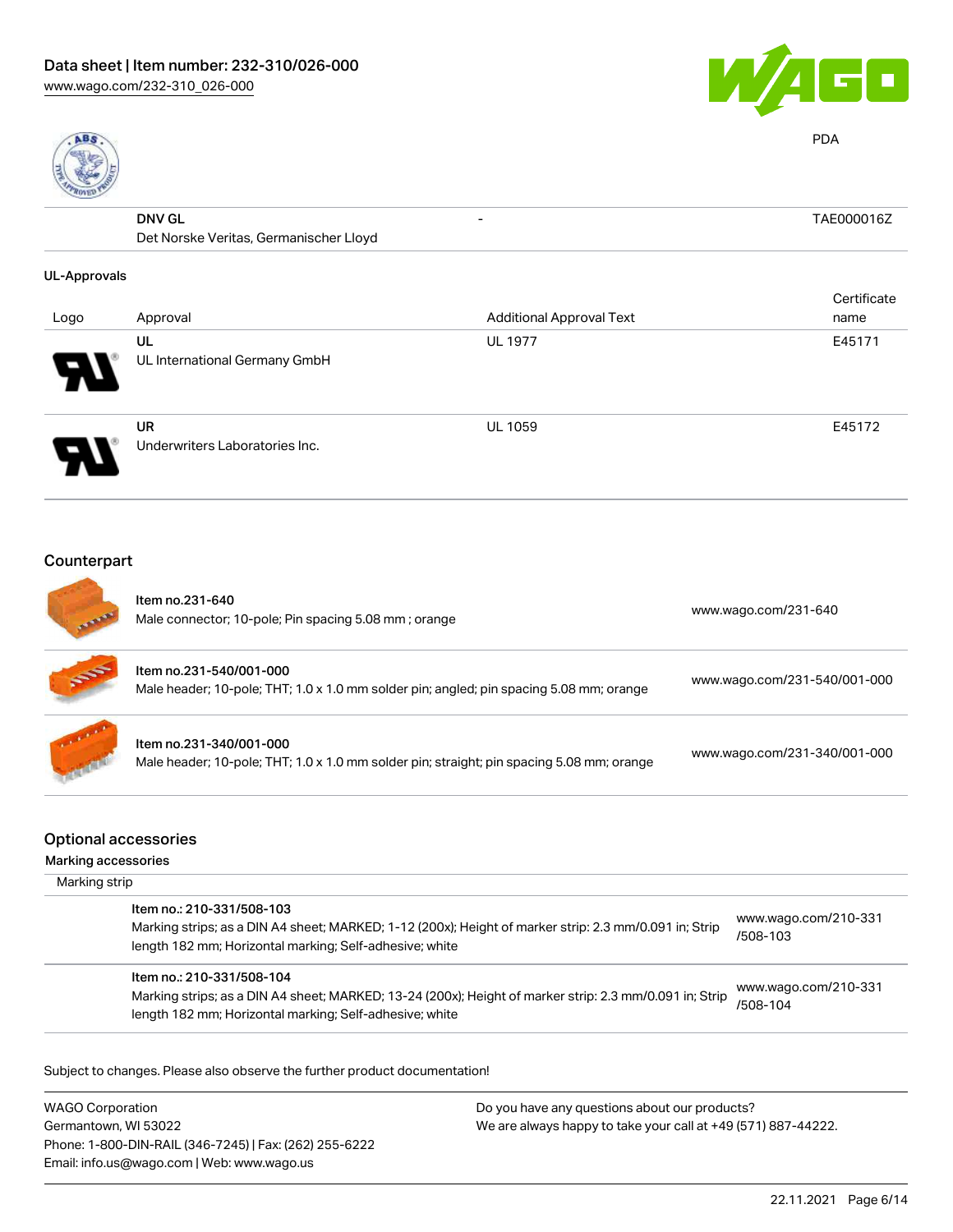Phone: 1-800-DIN-RAIL (346-7245) | Fax: (262) 255-6222

Email: info.us@wago.com | Web: www.wago.us

[www.wago.com/232-310\\_026-000](http://www.wago.com/232-310_026-000)



|                                                 | Item no.: 210-332/508-202<br>Marking strips; as a DIN A4 sheet; MARKED; 1-16 (160x); Height of marker strip: 3 mm; Strip length 182 /508-202<br>mm; Horizontal marking; Self-adhesive; white |                                                                                                                | www.wago.com/210-332             |
|-------------------------------------------------|----------------------------------------------------------------------------------------------------------------------------------------------------------------------------------------------|----------------------------------------------------------------------------------------------------------------|----------------------------------|
|                                                 | Item no.: 210-332/508-204<br>Marking strips; as a DIN A4 sheet; MARKED; 17-32 (160x); Height of marker strip: 3 mm; Strip length<br>182 mm; Horizontal marking; Self-adhesive; white         |                                                                                                                | www.wago.com/210-332<br>/508-204 |
|                                                 | Item no.: 210-332/508-206<br>Marking strips; as a DIN A4 sheet; MARKED; 33-48 (160x); Height of marker strip: 3 mm; Strip length<br>182 mm; Horizontal marking; Self-adhesive; white         |                                                                                                                | www.wago.com/210-332<br>/508-206 |
|                                                 | Item no.: 210-332/508-205<br>Marking strips; as a DIN A4 sheet; MARKED; 1-32 (80x); Height of marker strip: 3 mm; Strip length 182<br>mm; Horizontal marking; Self-adhesive; white           |                                                                                                                | www.wago.com/210-332<br>/508-205 |
| <b>Ferrules</b>                                 |                                                                                                                                                                                              |                                                                                                                |                                  |
| Ferrule                                         |                                                                                                                                                                                              |                                                                                                                |                                  |
|                                                 | Item no.: 216-101<br>Ferrule; Sleeve for 0.5 mm <sup>2</sup> / AWG 22; uninsulated; electro-tin plated; silver-colored                                                                       |                                                                                                                | www.wago.com/216-101             |
|                                                 | Item no.: 216-104<br>Ferrule; Sleeve for 1.5 mm <sup>2</sup> / AWG 16; uninsulated; electro-tin plated; silver-colored                                                                       |                                                                                                                | www.wago.com/216-104             |
|                                                 | Item no.: 216-106<br>Ferrule; Sleeve for 2.5 mm <sup>2</sup> / AWG 14; uninsulated; electro-tin plated; silver-colored                                                                       |                                                                                                                | www.wago.com/216-106             |
| Ĭ.                                              | Item no.: 216-102<br>Ferrule; Sleeve for 0.75 mm <sup>2</sup> / AWG 20; uninsulated; electro-tin plated; silver-colored                                                                      |                                                                                                                | www.wago.com/216-102             |
|                                                 | Item no.: 216-103<br>Ferrule; Sleeve for 1 mm <sup>2</sup> / AWG 18; uninsulated; electro-tin plated                                                                                         |                                                                                                                | www.wago.com/216-103             |
|                                                 | Item no.: 216-123<br>Ferrule; Sleeve for 1 mm <sup>2</sup> / AWG 18; uninsulated; electro-tin plated; silver-colored                                                                         |                                                                                                                | www.wago.com/216-123             |
|                                                 | Item no.: 216-122<br>Ferrule; Sleeve for 0.75 mm <sup>2</sup> / AWG 20; uninsulated; electro-tin plated; silver-colored                                                                      |                                                                                                                | www.wago.com/216-122             |
| Ĭ.                                              | Item no.: 216-124<br>Ferrule; Sleeve for 1.5 mm <sup>2</sup> / AWG 16; uninsulated; electro-tin plated                                                                                       |                                                                                                                | www.wago.com/216-124             |
|                                                 | Item no.: 216-142<br>Ferrule; Sleeve for 0.75 mm <sup>2</sup> / 18 AWG; uninsulated; electro-tin plated; electrolytic copper; gastight<br>crimped; acc. to DIN 46228, Part 1/08.92           |                                                                                                                | www.wago.com/216-142             |
|                                                 | Item no.: 216-132<br>Ferrule; Sleeve for 0.34 mm <sup>2</sup> / AWG 24; uninsulated; electro-tin plated                                                                                      |                                                                                                                | www.wago.com/216-132             |
| ī.                                              | Item no.: 216-121<br>Ferrule; Sleeve for 0.5 mm <sup>2</sup> / AWG 22; uninsulated; electro-tin plated; silver-colored                                                                       |                                                                                                                | www.wago.com/216-121             |
|                                                 | Item no.: 216-143<br>Ferrule; Sleeve for 1 mm <sup>2</sup> / AWG 18; uninsulated; electro-tin plated; electrolytic copper; gastight<br>crimped; acc. to DIN 46228, Part 1/08.92              |                                                                                                                | www.wago.com/216-143             |
|                                                 | Subject to changes. Please also observe the further product documentation!                                                                                                                   |                                                                                                                |                                  |
| <b>WAGO Corporation</b><br>Germantown, WI 53022 |                                                                                                                                                                                              | Do you have any questions about our products?<br>We are always happy to take your call at +49 (571) 887-44222. |                                  |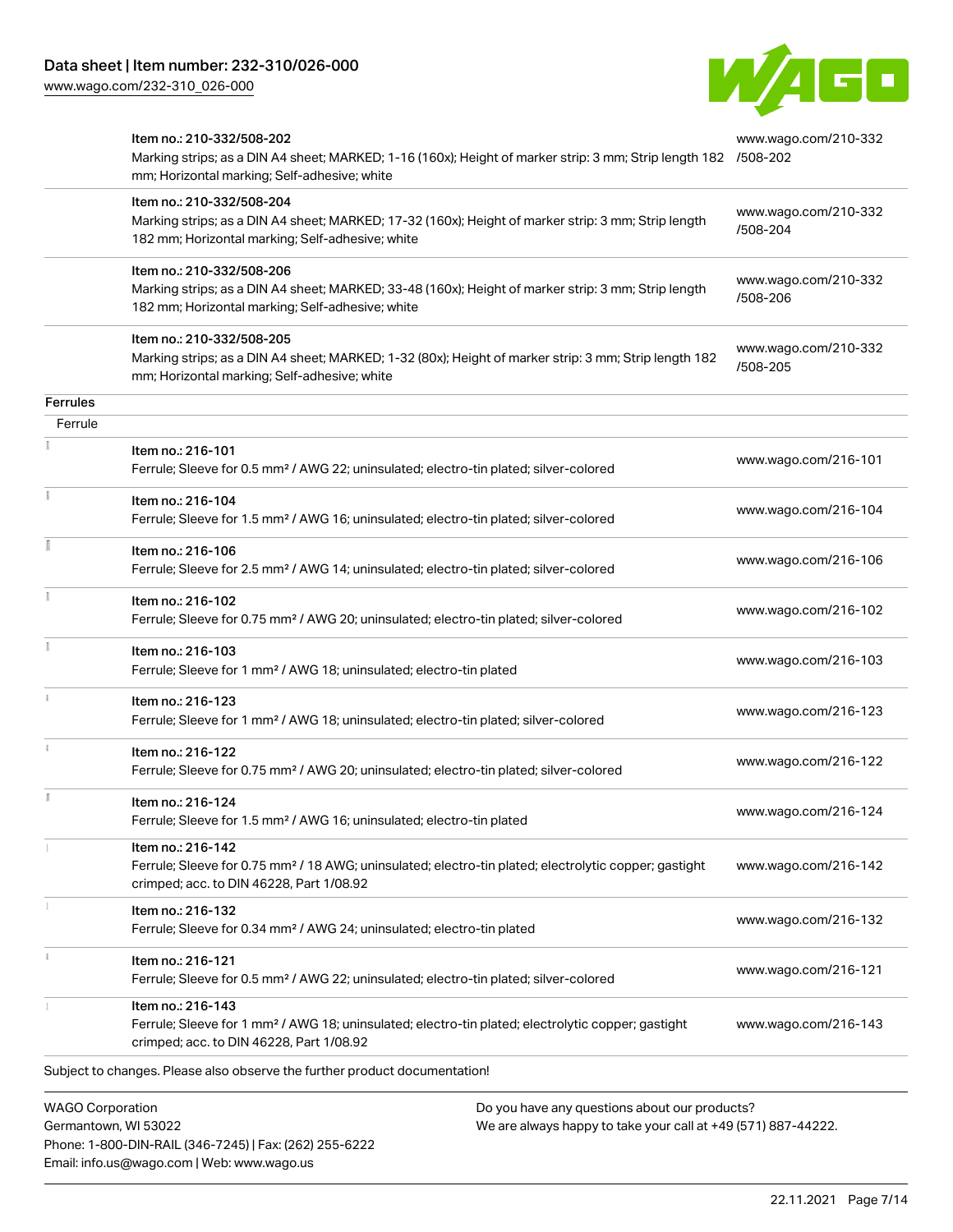### Data sheet | Item number: 232-310/026-000

[www.wago.com/232-310\\_026-000](http://www.wago.com/232-310_026-000)



|    | Item no.: 216-131<br>Ferrule; Sleeve for 0.25 mm <sup>2</sup> / AWG 24; uninsulated; electro-tin plated; silver-colored                                                                                 | www.wago.com/216-131 |
|----|---------------------------------------------------------------------------------------------------------------------------------------------------------------------------------------------------------|----------------------|
|    | Item no.: 216-141<br>Ferrule; Sleeve for 0.5 mm <sup>2</sup> / 20 AWG; uninsulated; electro-tin plated; electrolytic copper; gastight<br>crimped; acc. to DIN 46228, Part 1/08.92                       | www.wago.com/216-141 |
| z. | Item no.: 216-152<br>Ferrule; Sleeve for 0.34 mm <sup>2</sup> / AWG 24; uninsulated; electro-tin plated                                                                                                 | www.wago.com/216-152 |
|    | Item no.: 216-203<br>Ferrule; Sleeve for 1 mm <sup>2</sup> / AWG 18; insulated; electro-tin plated; red                                                                                                 | www.wago.com/216-203 |
|    | Item no.: 216-202<br>Ferrule; Sleeve for 0.75 mm <sup>2</sup> / 18 AWG; insulated; electro-tin plated; gray                                                                                             | www.wago.com/216-202 |
| ı  | Item no.: 216-151<br>Ferrule; Sleeve for 0.25 mm <sup>2</sup> / AWG 24; uninsulated; electro-tin plated                                                                                                 | www.wago.com/216-151 |
| Â  | Item no.: 216-204<br>Ferrule; Sleeve for 1.5 mm <sup>2</sup> / AWG 16; insulated; electro-tin plated; black                                                                                             | www.wago.com/216-204 |
|    | Item no.: 216-144<br>Ferrule; Sleeve for 1.5 mm <sup>2</sup> / AWG 16; uninsulated; electro-tin plated; electrolytic copper; gastight<br>crimped; acc. to DIN 46228, Part 1/08.92; silver-colored       | www.wago.com/216-144 |
|    | Item no.: 216-201<br>Ferrule; Sleeve for 0.5 mm <sup>2</sup> / 20 AWG; insulated; electro-tin plated; white                                                                                             | www.wago.com/216-201 |
|    | Item no.: 216-223<br>Ferrule; Sleeve for 1 mm <sup>2</sup> / AWG 18; insulated; electro-tin plated; red                                                                                                 | www.wago.com/216-223 |
|    | Item no.: 216-241<br>Ferrule; Sleeve for 0.5 mm <sup>2</sup> / 20 AWG; insulated; electro-tin plated; electrolytic copper; gastight<br>crimped; acc. to DIN 46228, Part 4/09.90; white                  | www.wago.com/216-241 |
|    | Item no.: 216-242<br>Ferrule; Sleeve for 0.75 mm <sup>2</sup> / 18 AWG; insulated; electro-tin plated; electrolytic copper; gastight<br>crimped; acc. to DIN 46228, Part 4/09.90; gray                  | www.wago.com/216-242 |
|    | Item no.: 216-222<br>Ferrule; Sleeve for 0.75 mm <sup>2</sup> / 18 AWG; insulated; electro-tin plated; gray                                                                                             | www.wago.com/216-222 |
|    | Item no.: 216-221<br>Ferrule; Sleeve for 0.5 mm <sup>2</sup> / 20 AWG; insulated; electro-tin plated; white                                                                                             | www.wago.com/216-221 |
| Â  | Item no.: 216-224<br>Ferrule; Sleeve for 1.5 mm <sup>2</sup> / AWG 16; insulated; electro-tin plated; black                                                                                             | www.wago.com/216-224 |
| ٥  | Item no.: 216-243<br>Ferrule; Sleeve for 1 mm <sup>2</sup> / AWG 18; insulated; electro-tin plated; electrolytic copper; gastight crimped; www.wago.com/216-243<br>acc. to DIN 46228, Part 4/09.90; red |                      |
| 1  | Item no.: 216-244<br>Ferrule; Sleeve for 1.5 mm <sup>2</sup> / AWG 16; insulated; electro-tin plated; electrolytic copper; gastight<br>crimped; acc. to DIN 46228, Part 4/09.90; black                  | www.wago.com/216-244 |

WAGO Corporation Germantown, WI 53022 Phone: 1-800-DIN-RAIL (346-7245) | Fax: (262) 255-6222 Email: info.us@wago.com | Web: www.wago.us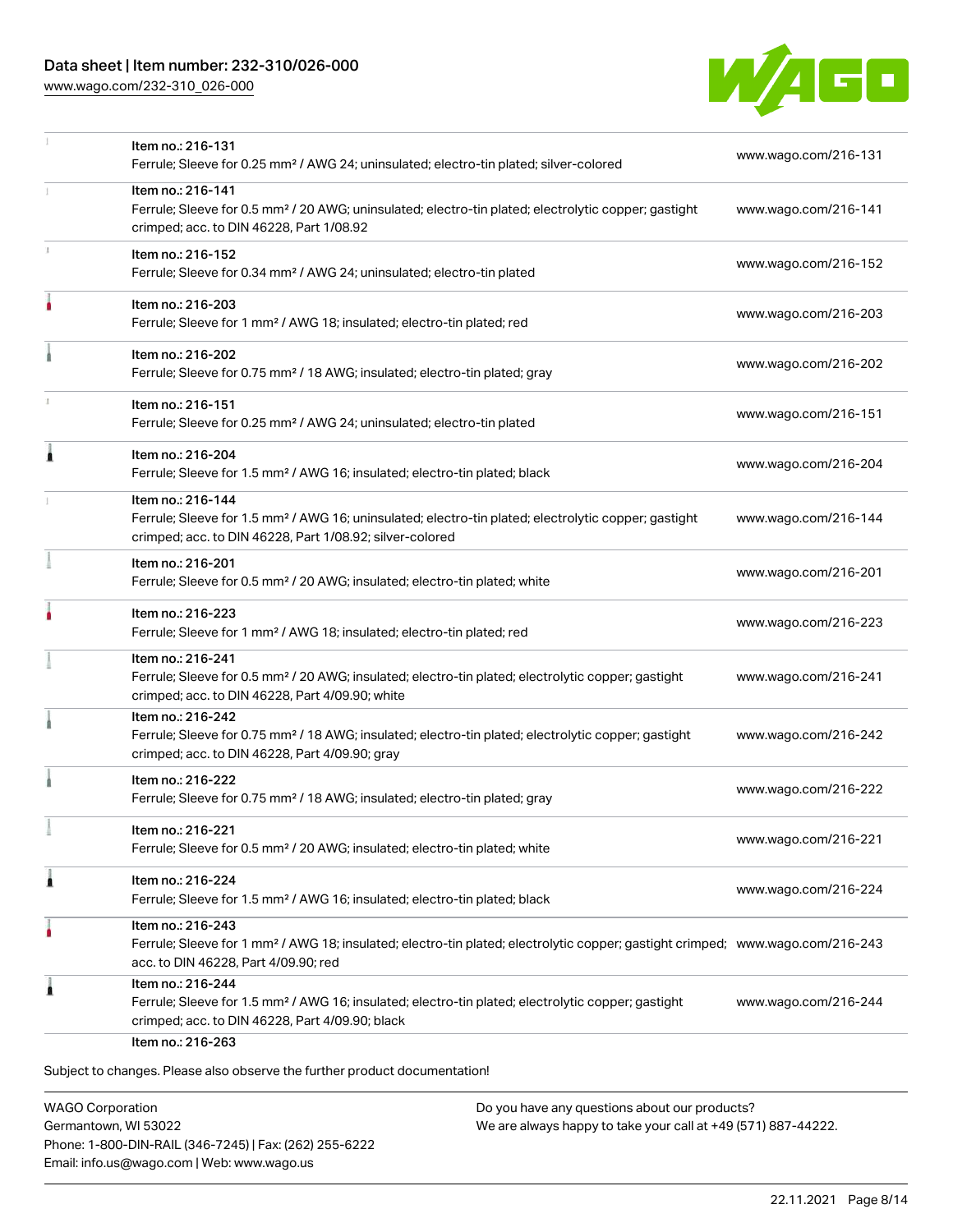## Data sheet | Item number: 232-310/026-000

[www.wago.com/232-310\\_026-000](http://www.wago.com/232-310_026-000)



|                            | Ferrule; Sleeve for 1 mm <sup>2</sup> / AWG 18; insulated; electro-tin plated; electrolytic copper; gastight crimped; www.wago.com/216-263<br>acc. to DIN 46228, Part 4/09.90; red     |                      |
|----------------------------|----------------------------------------------------------------------------------------------------------------------------------------------------------------------------------------|----------------------|
| 1                          | Item no.: 216-264<br>Ferrule; Sleeve for 1.5 mm <sup>2</sup> / AWG 16; insulated; electro-tin plated; electrolytic copper; gastight<br>crimped; acc. to DIN 46228, Part 4/09.90; black | www.wago.com/216-264 |
| 1                          | Item no.: 216-284<br>Ferrule; Sleeve for 1.5 mm <sup>2</sup> / AWG 16; insulated; electro-tin plated; electrolytic copper; gastight<br>crimped; acc. to DIN 46228, Part 4/09.90; black | www.wago.com/216-284 |
|                            | Item no.: 216-262<br>Ferrule; Sleeve for 0.75 mm <sup>2</sup> / 18 AWG; insulated; electro-tin plated; electrolytic copper; gastight<br>crimped; acc. to DIN 46228, Part 4/09.90; gray | www.wago.com/216-262 |
|                            | Item no.: 216-301<br>Ferrule; Sleeve for 0.25 mm <sup>2</sup> / AWG 24; insulated; electro-tin plated; yellow                                                                          | www.wago.com/216-301 |
|                            | Item no.: 216-321<br>Ferrule; Sleeve for 0.25 mm <sup>2</sup> / AWG 24; insulated; electro-tin plated; yellow                                                                          | www.wago.com/216-321 |
|                            | Item no.: 216-322<br>Ferrule; Sleeve for 0.34 mm <sup>2</sup> / 22 AWG; insulated; electro-tin plated; green                                                                           | www.wago.com/216-322 |
|                            | Item no.: 216-302<br>Ferrule; Sleeve for 0.34 mm <sup>2</sup> / 22 AWG; insulated; electro-tin plated; light turquoise                                                                 | www.wago.com/216-302 |
| Insulations stops          |                                                                                                                                                                                        |                      |
| Insulation stop            |                                                                                                                                                                                        |                      |
|                            | Item no.: 231-672<br>Insulation stop; 0.75 - 1 mm <sup>2</sup> ; dark gray                                                                                                             | www.wago.com/231-672 |
|                            | Item no.: 231-670<br>Insulation stop; 0.08-0.2 mm <sup>2</sup> / 0.2 mm <sup>2</sup> "s"; white                                                                                        | www.wago.com/231-670 |
|                            | Item no.: 231-671<br>Insulation stop; 0.25 - 0.5 mm <sup>2</sup> ; light gray                                                                                                          | www.wago.com/231-671 |
| Strain relief              |                                                                                                                                                                                        |                      |
| Strain relief housing      |                                                                                                                                                                                        |                      |
|                            | Item no.: 232-640<br>Strain relief housing; orange                                                                                                                                     | www.wago.com/232-640 |
| <b>Testing accessories</b> |                                                                                                                                                                                        |                      |
| <b>Testing accessories</b> |                                                                                                                                                                                        |                      |
|                            | Item no.: 210-136<br>Test plug; 2 mm Ø; with 500 mm cable                                                                                                                              | www.wago.com/210-136 |
|                            | Subject to changes. Please also observe the further product documentation!                                                                                                             |                      |

WAGO Corporation Germantown, WI 53022 Phone: 1-800-DIN-RAIL (346-7245) | Fax: (262) 255-6222 Email: info.us@wago.com | Web: www.wago.us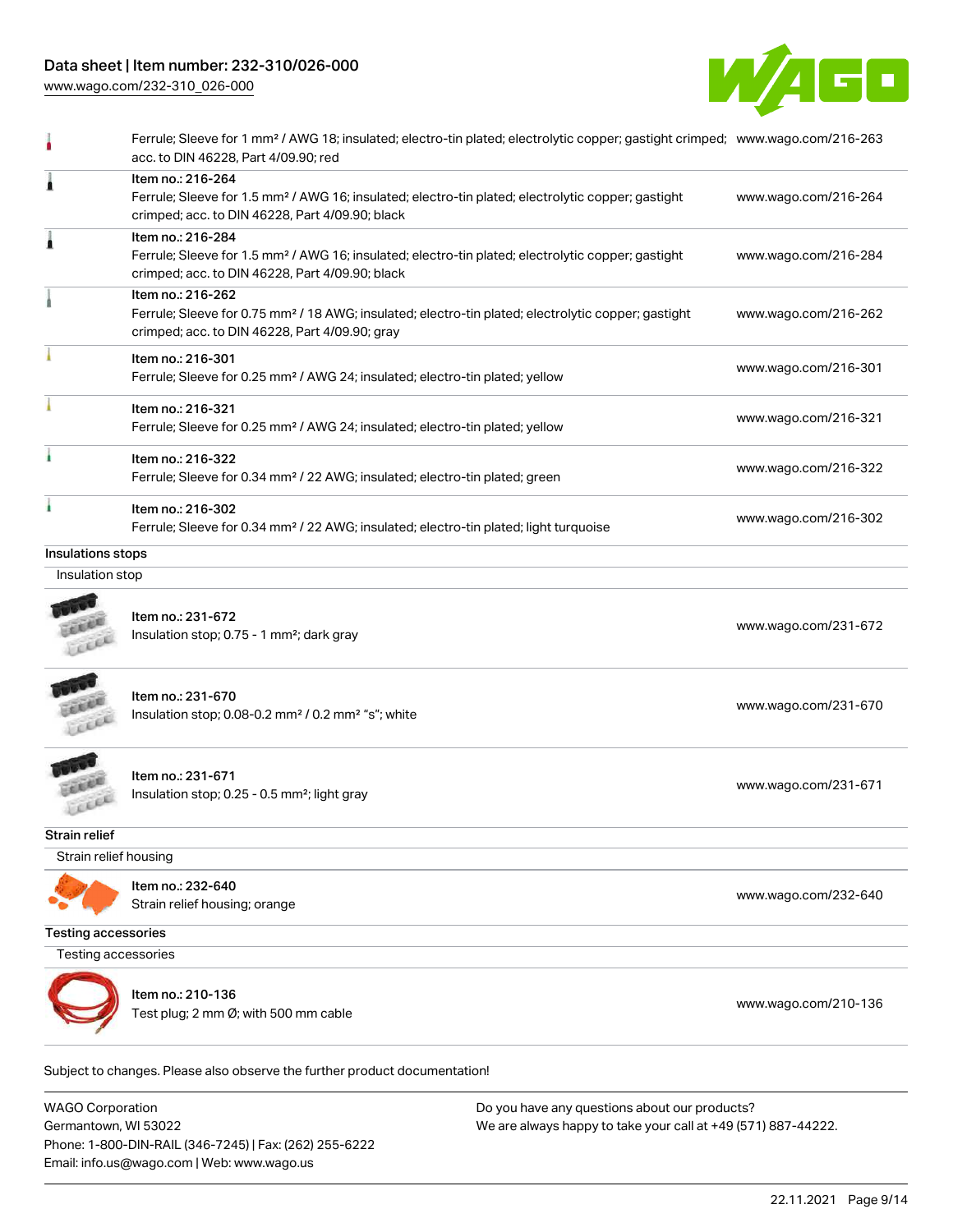Phone: 1-800-DIN-RAIL (346-7245) | Fax: (262) 255-6222

Email: info.us@wago.com | Web: www.wago.us

[www.wago.com/232-310\\_026-000](http://www.wago.com/232-310_026-000)



|                                                 | Item no.: 231-661<br>Test plugs for female connectors; for 5 mm and 5.08 mm pin spacing; 2,50 mm <sup>2</sup> ; light gray | www.wago.com/231-661                                                                                           |  |
|-------------------------------------------------|----------------------------------------------------------------------------------------------------------------------------|----------------------------------------------------------------------------------------------------------------|--|
| Tools                                           |                                                                                                                            |                                                                                                                |  |
| Operating tool                                  |                                                                                                                            |                                                                                                                |  |
|                                                 | Item no.: 209-130<br>Operating tool; suitable for 264, 280 and 281 Series; 1-way; of insulating material; white            | www.wago.com/209-130                                                                                           |  |
|                                                 | Item no.: 231-159<br>Operating tool; natural                                                                               | www.wago.com/231-159                                                                                           |  |
|                                                 | Item no.: 231-231<br>Combination operating tool; red                                                                       | www.wago.com/231-231                                                                                           |  |
|                                                 | Item no.: 231-131<br>Operating tool; made of insulating material; 1-way; loose; white                                      | www.wago.com/231-131                                                                                           |  |
|                                                 | Item no.: 231-291<br>Operating tool; made of insulating material; 1-way; loose; red                                        | www.wago.com/231-291                                                                                           |  |
|                                                 | Item no.: 280-432<br>Operating tool; made of insulating material; 2-way; white                                             | www.wago.com/280-432                                                                                           |  |
|                                                 | Item no.: 280-434<br>Operating tool; made of insulating material; 4-way                                                    | www.wago.com/280-434                                                                                           |  |
|                                                 | Item no.: 280-437<br>Operating tool; made of insulating material; 7-way                                                    | www.wago.com/280-437                                                                                           |  |
|                                                 | Item no.: 280-440<br>Operating tool; made of insulating material; 10-way                                                   | www.wago.com/280-440                                                                                           |  |
|                                                 | Item no.: 280-435<br>Operating tool; made of insulating material; 5-way; gray                                              | www.wago.com/280-435                                                                                           |  |
|                                                 | Item no.: 280-436<br>Operating tool; made of insulating material; 6-way                                                    | www.wago.com/280-436                                                                                           |  |
|                                                 | Item no.: 280-438<br>Operating tool; made of insulating material; 8-way                                                    | www.wago.com/280-438                                                                                           |  |
|                                                 | Item no.: 280-433<br>Operating tool; made of insulating material; 3-way                                                    | www.wago.com/280-433                                                                                           |  |
| Cover                                           |                                                                                                                            |                                                                                                                |  |
| Cover                                           |                                                                                                                            |                                                                                                                |  |
|                                                 | Item no.: 231-669<br>Lockout caps; for covering unused clamping units; orange                                              | www.wago.com/231-669                                                                                           |  |
| Jumpers                                         |                                                                                                                            |                                                                                                                |  |
|                                                 | Subject to changes. Please also observe the further product documentation!                                                 |                                                                                                                |  |
| <b>WAGO Corporation</b><br>Germantown, WI 53022 |                                                                                                                            | Do you have any questions about our products?<br>We are always happy to take your call at +49 (571) 887-44222. |  |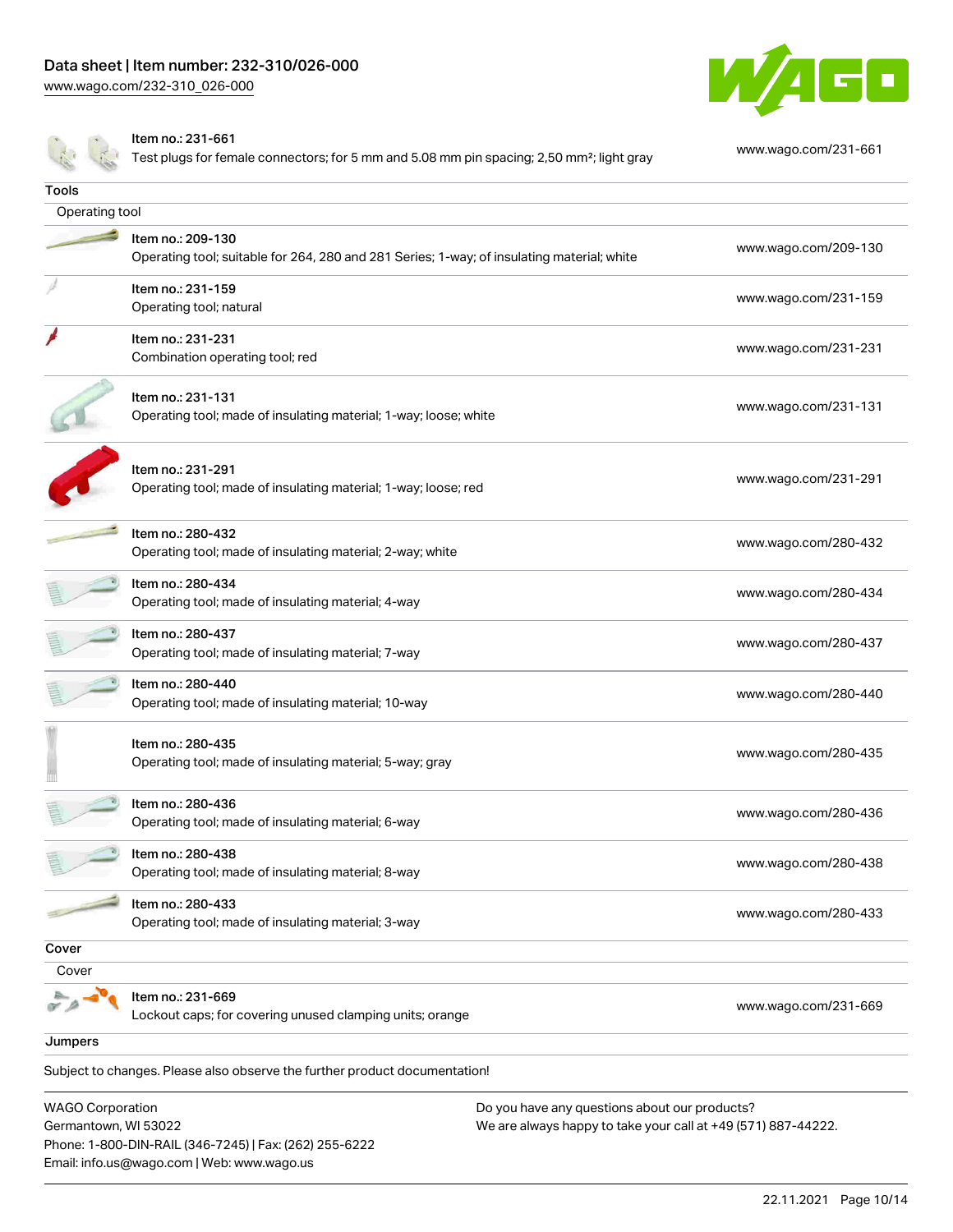### Data sheet | Item number: 232-310/026-000

[www.wago.com/232-310\\_026-000](http://www.wago.com/232-310_026-000)



| Jumper                                                                                                                                  |                                                                                                                                                       |               |                                              |                      |  |
|-----------------------------------------------------------------------------------------------------------------------------------------|-------------------------------------------------------------------------------------------------------------------------------------------------------|---------------|----------------------------------------------|----------------------|--|
| Item no.: 231-905<br>Jumper; for conductor entry; 5-way; insulated; gray                                                                |                                                                                                                                                       |               | www.wago.com/231-905                         |                      |  |
|                                                                                                                                         | Item no.: 231-903                                                                                                                                     |               |                                              |                      |  |
|                                                                                                                                         | Jumper; for conductor entry; 3-way; insulated; gray                                                                                                   |               |                                              | www.wago.com/231-903 |  |
|                                                                                                                                         | Item no.: 231-907<br>Jumper; for conductor entry; 7-way; insulated; gray<br>Item no.: 231-910<br>Jumper; for conductor entry; 10-way; insulated; gray |               | www.wago.com/231-907<br>www.wago.com/231-910 |                      |  |
|                                                                                                                                         |                                                                                                                                                       |               |                                              |                      |  |
|                                                                                                                                         |                                                                                                                                                       |               |                                              |                      |  |
|                                                                                                                                         | Item no.: 231-902<br>Jumper; for conductor entry; 2-way; insulated; gray                                                                              |               | www.wago.com/231-902                         |                      |  |
| <b>Downloads</b><br>Documentation                                                                                                       |                                                                                                                                                       |               |                                              |                      |  |
| <b>Additional Information</b>                                                                                                           |                                                                                                                                                       |               |                                              |                      |  |
| Technical explanations<br>2019 Apr 3                                                                                                    |                                                                                                                                                       | pdf<br>2.0 MB | Download                                     |                      |  |
|                                                                                                                                         |                                                                                                                                                       |               |                                              |                      |  |
| <b>CAD</b> files                                                                                                                        |                                                                                                                                                       |               |                                              |                      |  |
| CAD data                                                                                                                                |                                                                                                                                                       |               |                                              |                      |  |
| 2D/3D Models 232-310/026-000                                                                                                            |                                                                                                                                                       |               | <b>URL</b>                                   | Download             |  |
| <b>CAE</b> data                                                                                                                         |                                                                                                                                                       |               |                                              |                      |  |
| EPLAN Data Portal 232-310/026-000                                                                                                       |                                                                                                                                                       |               | <b>URL</b>                                   | Download             |  |
| ZUKEN Portal 232-310/026-000                                                                                                            |                                                                                                                                                       |               | URL                                          | Download             |  |
| EPLAN Data Portal 232-310/026-000                                                                                                       |                                                                                                                                                       | URL           | Download                                     |                      |  |
|                                                                                                                                         |                                                                                                                                                       |               |                                              |                      |  |
|                                                                                                                                         | <b>Environmental Product Compliance</b>                                                                                                               |               |                                              |                      |  |
| <b>Compliance Search</b>                                                                                                                |                                                                                                                                                       |               |                                              |                      |  |
| Environmental Product Compliance 232-310/026-000                                                                                        |                                                                                                                                                       |               | <b>URL</b>                                   | Download             |  |
| 1-conductor female connector, angled; CAGE CLAMP®; 2.5 mm <sup>2</sup> ; Pin spacing 5.08<br>mm; 10-pole; 2,50 mm <sup>2</sup> ; orange |                                                                                                                                                       |               |                                              |                      |  |

Subject to changes. Please also observe the further product documentation!

WAGO Corporation Germantown, WI 53022 Phone: 1-800-DIN-RAIL (346-7245) | Fax: (262) 255-6222 Email: info.us@wago.com | Web: www.wago.us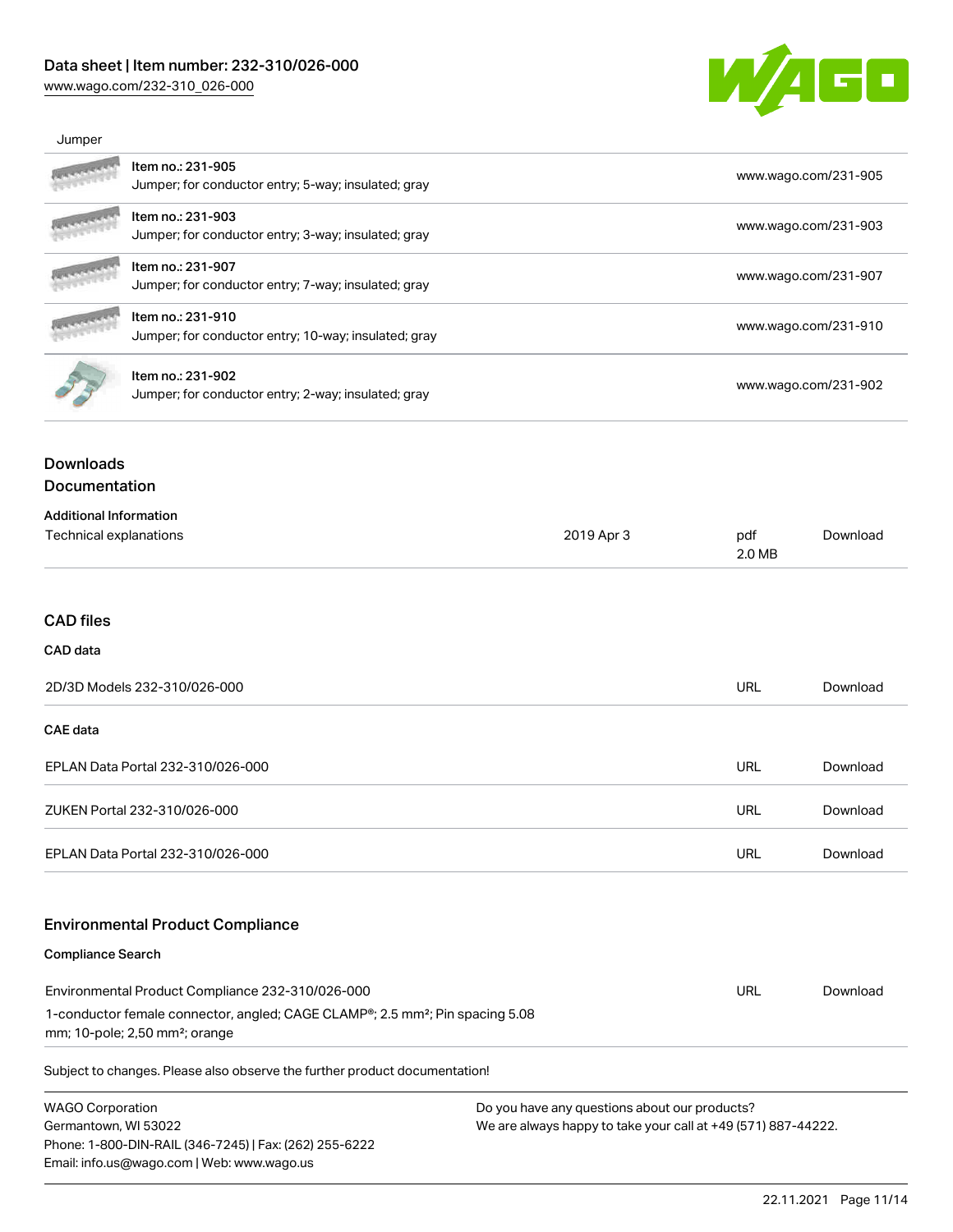

#### Installation Notes



Inserting a conductor via 3.5 mm screwdriver – CAGE CLAMP® actuation parallel to conductor entry.



Inserting a conductor via 3.5 mm screwdriver – CAGE CLAMP® actuation perpendicular to conductor entry.



Inserting a conductor into CAGE CLAMP® unit via operating lever (231-291).



Inserting a conductor via operating tool.



Coding a female connector by removing coding finger(s).

Subject to changes. Please also observe the further product documentation!

WAGO Corporation Germantown, WI 53022 Phone: 1-800-DIN-RAIL (346-7245) | Fax: (262) 255-6222 Email: info.us@wago.com | Web: www.wago.us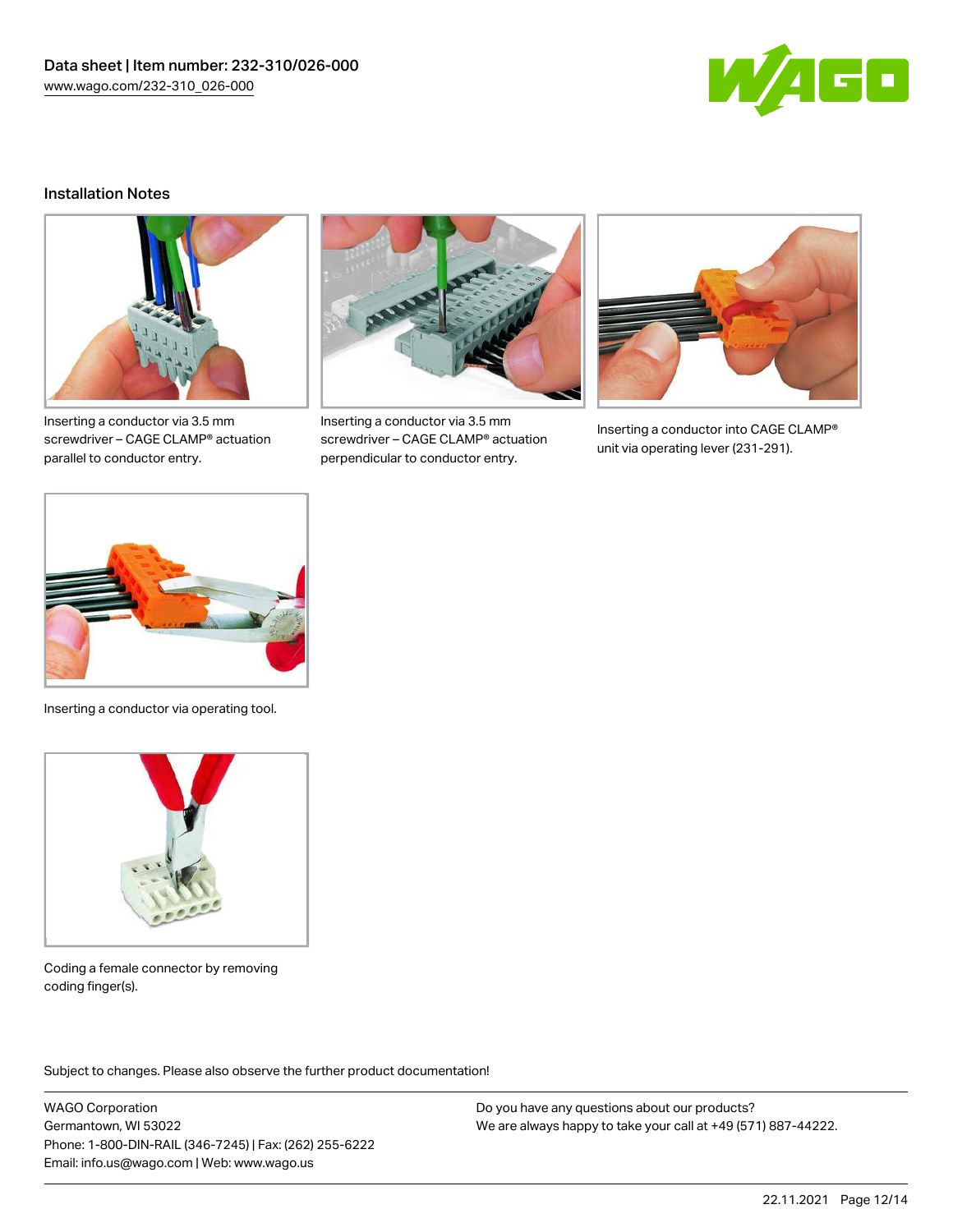



Testing – female connector with CAGE CLAMP®

Integrated test ports for testing perpendicular to conductor entry via 2 or 2.3 mm Ø test plug

Installation



Male connector with strain relief plate



Strain relief housing shown with a male connector equipped with CAGE CLAMP®

Marking

Subject to changes. Please also observe the further product documentation!

WAGO Corporation Germantown, WI 53022 Phone: 1-800-DIN-RAIL (346-7245) | Fax: (262) 255-6222 Email: info.us@wago.com | Web: www.wago.us